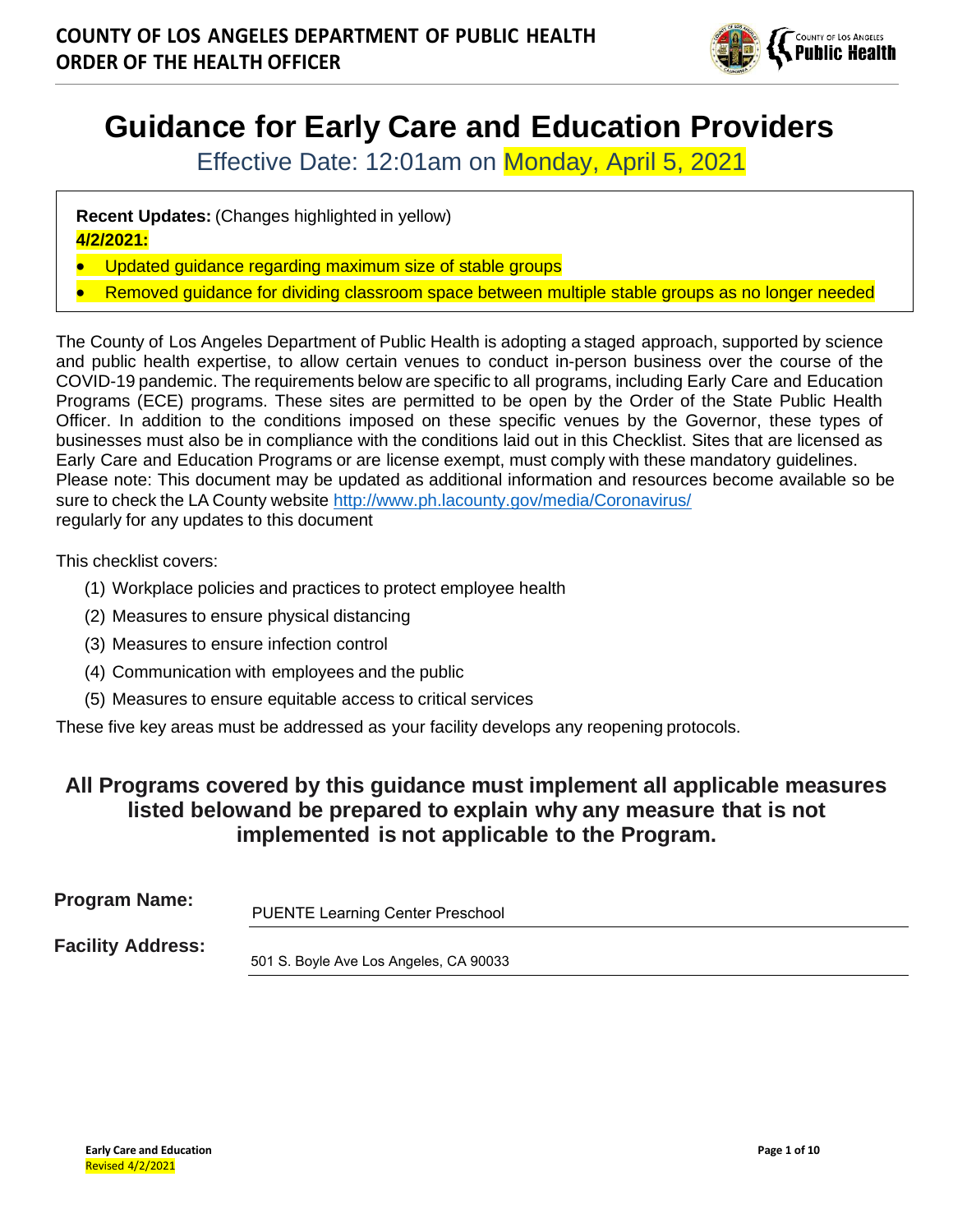

## **A. WORKPLACE POLICIES AND PRACTICES TO PROTECT EMPLOYEE HEALTH (CHECK ALL THAT APPLY TO THE FACILITY)**

- $\boxtimes$  Everyone who can carry out their work duties from home has been directed to do so.
- ❑ Vulnerable staff (those above age 65, those with chronic health conditions) are assigned work that can be done from home whenever possible.
- ❑ Work processes are reconfigured to the extent possible to increase opportunities for employees to work from home. Consider offering workers, and volunteer staff who request modified duties options that minimize their contact with others (e.g. administrative duties)
- ❑ Alternate, staggered or shift schedules have been instituted if possible, to maximize physical distancing.
- $\Box$  All employees (including paid staff, and volunteers; referred to collectively as "employees") have been told not to come to work if sick, or if they are exposed to a person who has COVID-19. Employees understand to follow DPH guidance for self -isolation and quarantine, if applicable. Workplace leave policies have been reviewed and modified to ensure that employees are not penalized when they stay home due to illness.
- ❑ Upon being informed that one or more employees test positive, the employer has a plan or protocol in place to have the case(s) isolate themselves at home and require the immediate self -quarantine of all employees that had a workplace exposure to the case(s). The employer's plan should have a protocol for all quarantined employees to have access to or be tested for COVID-19 in order to determine whether there have been additional workplace exposures, which may require additional COVID-19 control measures.
- ❑ Symptom screenings are conducted before employees may enter the workspace. The site must follow DPH guidance on [Decision Pathways](http://publichealth.lacounty.gov/media/Coronavirus/docs/education/ScreeningEducationSettings.pdf) for persons who screen positive for symptoms prior to entry to the educational institution or while at the educational institution. Screening must include a check-in concerning symptoms consistent with possible COVID-19 infection listed on the Decision Pathway and if the employee has had contact with a person known to be infected with COVID-19 in the last 14 days. These checks can be done remotely or in person upon the employees' arrival. A temperature check should also be done at the worksite if feasible.
- ❑ Facilities are required to notify the Child Care Licensing Regional Office and the Department of Public Health of all employees with confirmed COVID-19 who were on site at any point within the 14 days prior to the illness onset date. The illness onset date is the first date of COVID-19 symptoms or the COVID-19 test date, whichever is earlier.
- ❑ Online reporting is the preferred method for notifying the Department of Public Health of COVID-19 exposures at the facility and can be done on a computer or mobile device with access to the secure web application: [http://www.redcap.link/lacdph.educationsector.covidreport.](http://www.redcap.link/lacdph.educationsector.covidreport) If online reporting is not possible, reporting can be done manually by downloading and completing the [COVID-19 Case and Contact Line List](http://publichealth.lacounty.gov/acd/Diseases/EpiForms/COVID_OBlinelist_Education_Sector.xlsm) [for the Education Sector](http://publichealth.lacounty.gov/acd/Diseases/EpiForms/COVID_OBlinelist_Education_Sector.xlsm) and sending it to [ACDC-Education@ph.lacounty.gov.](mailto:ACDC-Education@ph.lacounty.gov) All case notifications should be submitted within 1 business day of being notified of the case.
- $\Box$  In the event that 3 or more COVID-19 cases are identified within the facility in aspan of 14 days, the employer should immediately report this cluster to the Department of Public Health using the same reporting method described above. The Department of Public Health will work with the school to determine whether the cluster is an outbreak that will require a public health outbreak investigation.
- ❑ All employees must wear masks at all times except when working alone in private offices with closed doors or when eating or drinking. The exception made previously for employees working in cubicles with solid partitions exceeding the height of the employee while standing is overridden while this order remains in effect.
- $\Delta$  Staff who work with children who are deaf or hard of hearing, or with children who are learning to read, learning a new language, or for some other reason need to see the proper shape of the mouth for making appropriate vowel sounds, may use a clear mask or a cloth mask with a clear plastic panel. For instructions on use of masks see [COVID-19](http://www.ph.lacounty.gov/masks) Masks.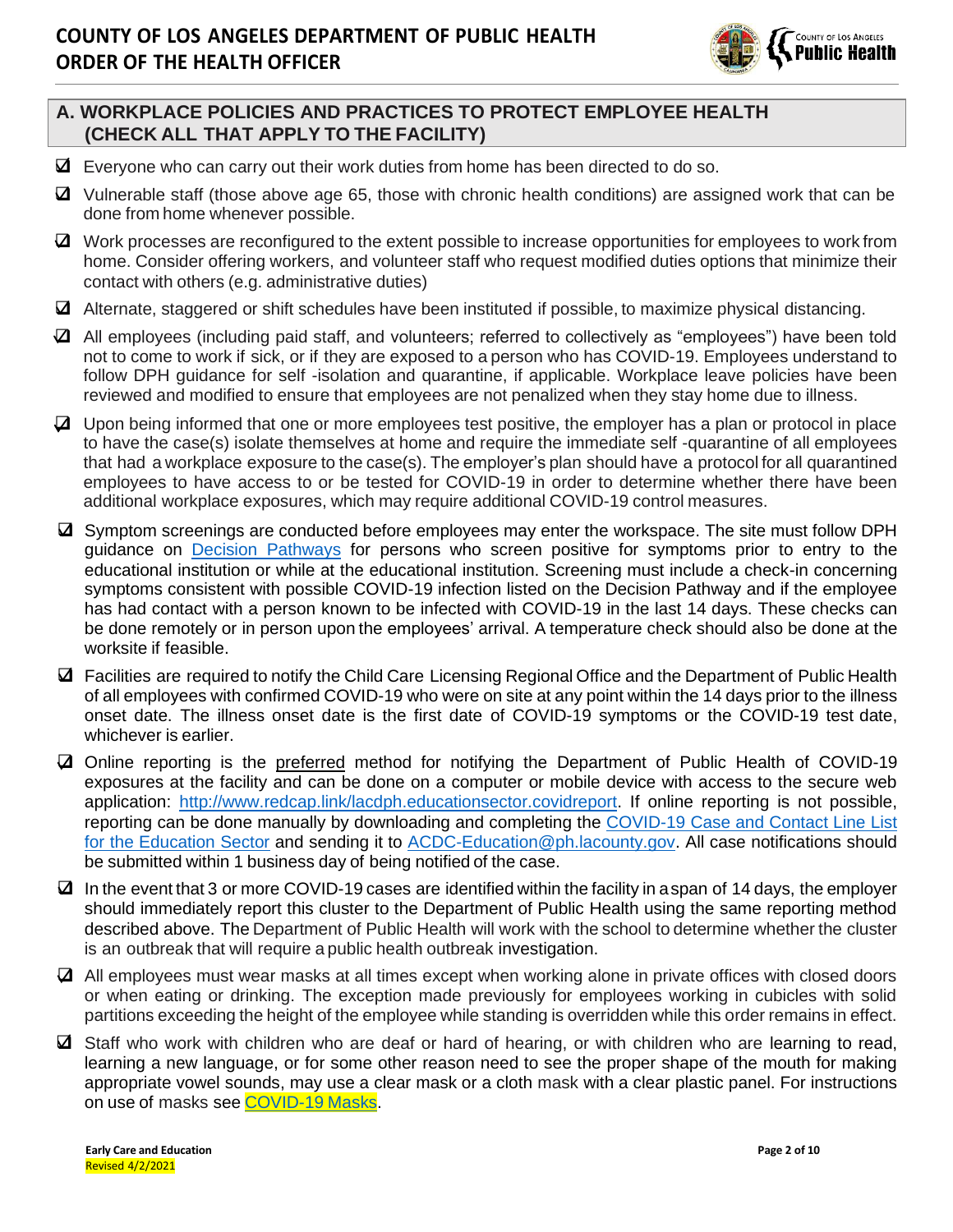

- $\Box$  To ensure that masks are worn consistently and correctly, employees are discouraged from eating or drinking except during their breaks and only if they are able to safely remove their masks and physically distance from others.
	- o Space is maximized between employees in any space that is used by employees for meals and/or breaks. See "Meals" section, below, for requirements related to safe mealtimes.
- $\boxtimes$  Staff and parents are instructed on appropriate uses of masks for children as follows:
	- Children from birth through 24 months old should not wear mask.
	- Children who are 24 months through 8 years old should use masks with adult supervision to ensure that the child can breathe safely and avoid choking or suffocation
	- Children who experience difficulty breathing when wearing a mask should not use one.
- ❑ Employees who have contact with others are offered, at no cost, an appropriate mask that covers the nose and mouth. The masks is to be worn by the employee at all times during the work day except when an employee is working alone in a closed-door office or is eating or drinking. Employees who have been instructed by their medical provider that they should not wear a mask should wear a face shield with a drape on the bottom edge, to be in compliance with State directives, as long as their condition permits it. A drape that is form fitting under the chin is preferred. Masks with one-way valves should not be used. Employees need not wear a mask when the employee is alone in a private office. Employees in cubicles, including cubicles with partitions, must wear.
- ❑ Employees are instructed to wash or replace their masks daily.
- ❑ Employees are offered gloves to be used for tasks such as serving food, handling trash, or using cleaning and disinfectant products
- $\Delta$  Employees have been instructed to maintain at least a six (6) feet distance from visitors and from each other in all areas of the facility whenever feasible. Employees may momentarily come closer as necessary to assist children, or as otherwise necessary.
- $\mathbf Z$  Restrooms and other common areas are disinfected frequently, on the following schedule:
	- or Restrooms Serviced and disinfected 2x durning school hours and full cleaning and disinfecting nightly
	- o Other \_\_\_\_\_\_\_\_\_\_\_\_\_\_\_\_\_\_\_\_\_\_\_\_\_\_\_\_\_\_\_\_\_\_\_\_\_\_\_\_\_\_\_\_\_\_\_\_\_\_\_\_\_\_\_\_\_\_\_\_\_\_\_\_\_\_\_\_\_
- $\boxtimes$  Disinfectant and related supplies are available to employees at the following location(s): \_\_\_\_\_\_\_\_\_\_\_\_\_\_\_\_\_\_\_\_\_\_\_\_\_\_\_\_\_\_\_\_\_\_\_\_\_\_\_\_\_\_\_\_\_\_\_\_\_\_\_\_\_\_\_ \_ \_ \_ \_ \_ \_ \_\_ See custodial staff on site
- $\boxtimes$  Hand sanitizer effective against COVID-19 is available to all employees at the following location(s): \_\_\_\_\_\_\_\_\_\_\_\_\_\_\_\_\_\_\_\_\_\_\_\_\_\_\_\_\_\_\_\_\_\_\_\_\_\_\_\_\_\_\_\_\_\_\_\_\_\_\_\_\_\_\_\_\_\_ \_ \_ \_ \_ \_ \_\_ School restrooms, building entrance/s, exit/s, central office, stairway entrances, elevator entry (if applicable) ,classrooms, faculty breakroom
- ❑ Employees are reminded to wash their hands frequently.
- ❑ A copy of this protocol has been distributed to each employee.
- ❑ As much as feasible each worker is assigned their own equipment and has been instructed to avoid sharing phones, tablets, two-way radios, other work supplies, or office equipment wherever possible. They have also been instructed never to share PPE.
- ❑ Where items must be shared, they are disinfected with a cleaner appropriate for the surface between shifts or uses, whichever is more frequent, including the following: shared office equipment, such as copiers, fax machines, printers, telephones, keyboards, staplers, staple removers, letter openers, surfaces in reception areas, shared work stations, audio and video equipment, walkie talkies, etc.
- ❑ Time is provided for workers to implement cleaning practices during their shift. Cleaning assignments are assigned during working hours as part of the employees' job duties. Modify hours, if necessary, to ensure regular, thorough cleaning, as appropriate. Consider obtaining options for third-party cleaning companies to assist with the increased cleaning demand are procured, as needed.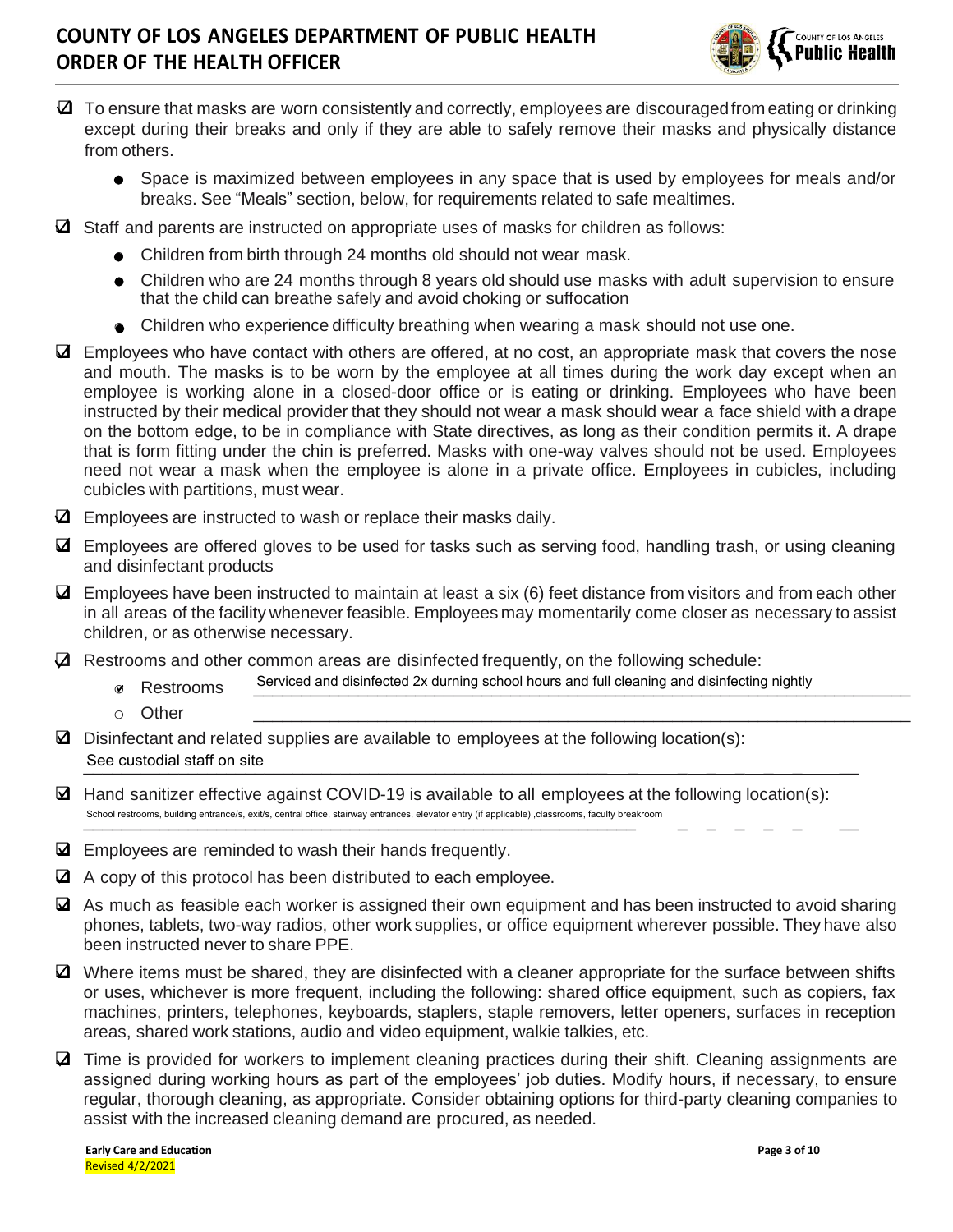

- ❑ Monitor staff absenteeism and have a roster of trained back-up staff where available.
- ❑ All policies described in this checklist other than those related to terms of employment are applied to staff of delivery and any other companies who may be on the premises as third parties.

\_\_\_\_\_\_\_\_\_\_\_\_\_\_\_\_\_\_\_\_\_\_\_\_\_\_\_\_\_\_\_\_\_\_\_\_\_\_\_\_\_\_\_\_\_\_\_\_\_\_\_\_\_\_\_\_\_\_ \_ \_ \_ \_ \_ \_\_

❑ Optional—Describe other measures:

## **B. MEASURES TO ENSURE PHYSICAL DISTANCING**

#### **ARRIVAL AND DEPARTURE**

- $\boxtimes$  The number of persons in the facility is limited to the number appropriate for maintaining physical distancing.
- ❑ If transport vehicles (e.g., buses) are used by the program, drivers practice all safety actions and protocols as indicated for other staff (e.g., hand hygiene, masks, and physical distancing).
	- Physical distancing on transport vehicles is instituted through measures such as having one child per bus/vehicle seat or using alternating rows.
	- $\bullet$  Windows are kept open on transport vehicles, to the extent weather and safety permit to promote ventilation.
	- o All passengers above 24 months of age wear masks at all times.
- ❑ All children above the age of 24 months and all visitors are required to wear masks at arrival and departure.
- ❑ Contact is minimized among staff, children and families at the beginning and end of the day.
- ❑ Drop off and pick-up of children are arranged at the entry to the facility when feasible, to limit the number of parents or visitors that need to enter the building.
- ❑ Arrival and drop off-times and locations are staggered as consistently as practicable without causing undue scheduling challenges for families.
- ❑ Routes for entry and exit are designated, using as many entrances as feasible.
	- $\bullet$  Other protocols are used as feasible to limit direct contact among arriving and departing families.
- ❑ Physical guides, such as tape on floors or sidewalks and signs on walls, are used to ensure that staff and children remain at least 6 feet apart in lines and at other times (e.g., guides for creating "one-way routes" in hallways, and lines during pick-up and drop off of children).

#### **CLASSROOM SPACE**

- ❑ Childcare activities, indoor and out, are carried out in stable groups that maintainphysical distancing among children and between children and staff ("stable" means the same children and staff are in the same group each day)
	- o When possible, children in the same household (i.e. siblings) are grouped together.
	- $\bullet$  If a child must leave the facility to quarantine and/or be tested due to possible exposure, siblings/other children from the same household who share the same exposure also leave the facility to quarantine and/or be tested.
- ❑ Stable groups should be as small as feasible. The maximum size of stable groups is limited by the number of children that allows all members of the group to maintain physical distancing of 6 feet from all other members within the available licensed space. At no time may group size exceed the maximum number of children permitted by Community Care Licensing (CCL) per classroom or other licensed space, and facility shall comply at all times with minimum staff to child ratios set by CCL.
- ❑ Children do not move from one group to another.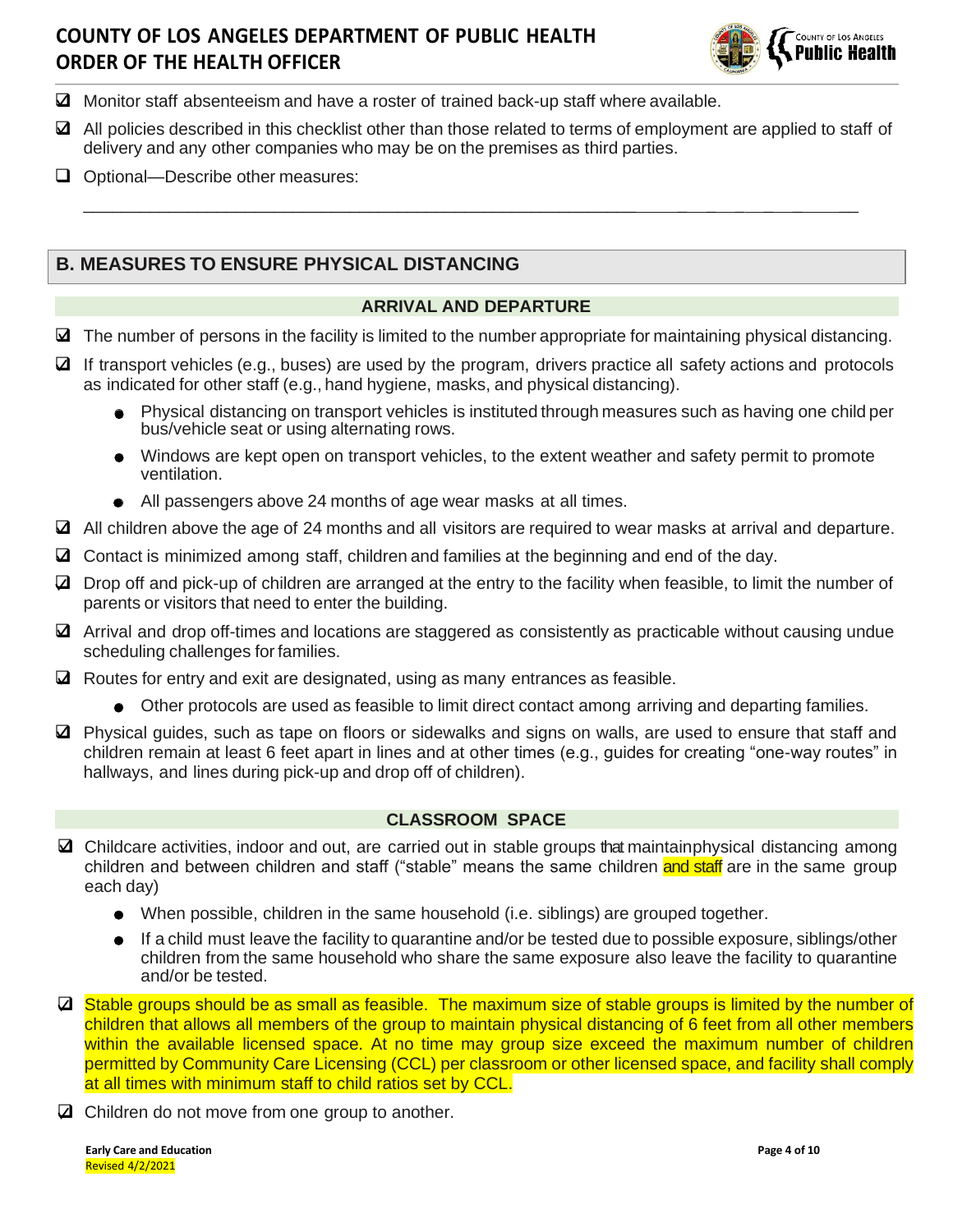

- $\Box$  If more than one group of children is cared for at a facility, each group stays in a separate room.
	- Groups do not mix with each other in classrooms, outdoor spaces, or any common space within the facility.
- $\Box$  Early educators may supervise up to two different groups of children.
- ❑ Classrooms are rearranged as needed to put 6 feet between activity stations, tables, and chairs.
- ❑ Circle time and other activities that bring children close together are eliminated.
- ❑ Sharing of toys and materials is prevented.
	- o Each child has use of a backpack or a large Ziplock bag for individual materials.
	- o Each child is assigned a specific bin or other container for their individual materials, clothing, and other possessions.
- ❑ At naptime, cribs/cots are placed at least 6 feet apart and alternated from head to foot.
	- If 6 feet is not feasible, cribs/cots are placed as far apart as possible and arranged from head to foot.
- ❑ Classroom activities that model and reinforce physical distancing practices are developed
	- o Materials are used to help children visualize the required 6-foot distance between people; play-acting games are used to remind children and encourage them to remind each other to stay 6 feet apart, wear their mask, etc.
- $\Box$  Breaks and outdoor activities are staggered, so no 2 groups are in the same place at the same time.
- ❑ Outdoor space is used to the extent feasible without intermingling of groups to extend the classroom and make more room for activities
- ❑ Individualized activities, such as coloring, painting, putting together puzzles, using building blocks, or other activities children like to do alone. are emphasized,
	- Group activities that don't involve physical contact (clapping games, storytelling) are used to permit socialization.

## **NON-CLASSROOM SPACE**

- ❑ Childcare activities, indoor and out, are carried out in stable groups that maintainphysical distancing among children and between children and staff ("stable" means the same children and staff are in the same group each day)
- ❑ All visitors and children are required to wear mask while at the facility or on its premises, except while napping, eating/drinking, or engaging in solo physical exertion (such as jogging by one's self) where there is no chance of contact with others. This applies to all adults and to children 2 years of age and older. Only individuals who have been instructed not to wear a mask by their medical provider are exempt from wearing one. To support the safety of your employees and visitors, a mask should be made available to visitors who arrive without them.
- ❑ Steps have been taken to maximize space in areas between individual in areas with seating, desks, and bedding.
	- o Space is maximized between adults in any space used by staff for meals or breaks as described below.
- ❑ Activities have been designed and furniture arranged to maintain separation between individuals and cohorts.
- ❑ Staff have developed instructions that are easy for children to understand and are developmentally appropriate through the use of aids such as floor markings and signs, songs and games for maximizing spacing and minimizing risk of close contact among children in both indoor and outdoor spaces .
- ❑ Restrictions have been placed on nonessential visitors, volunteers, and activities involving multiple groups at the same time.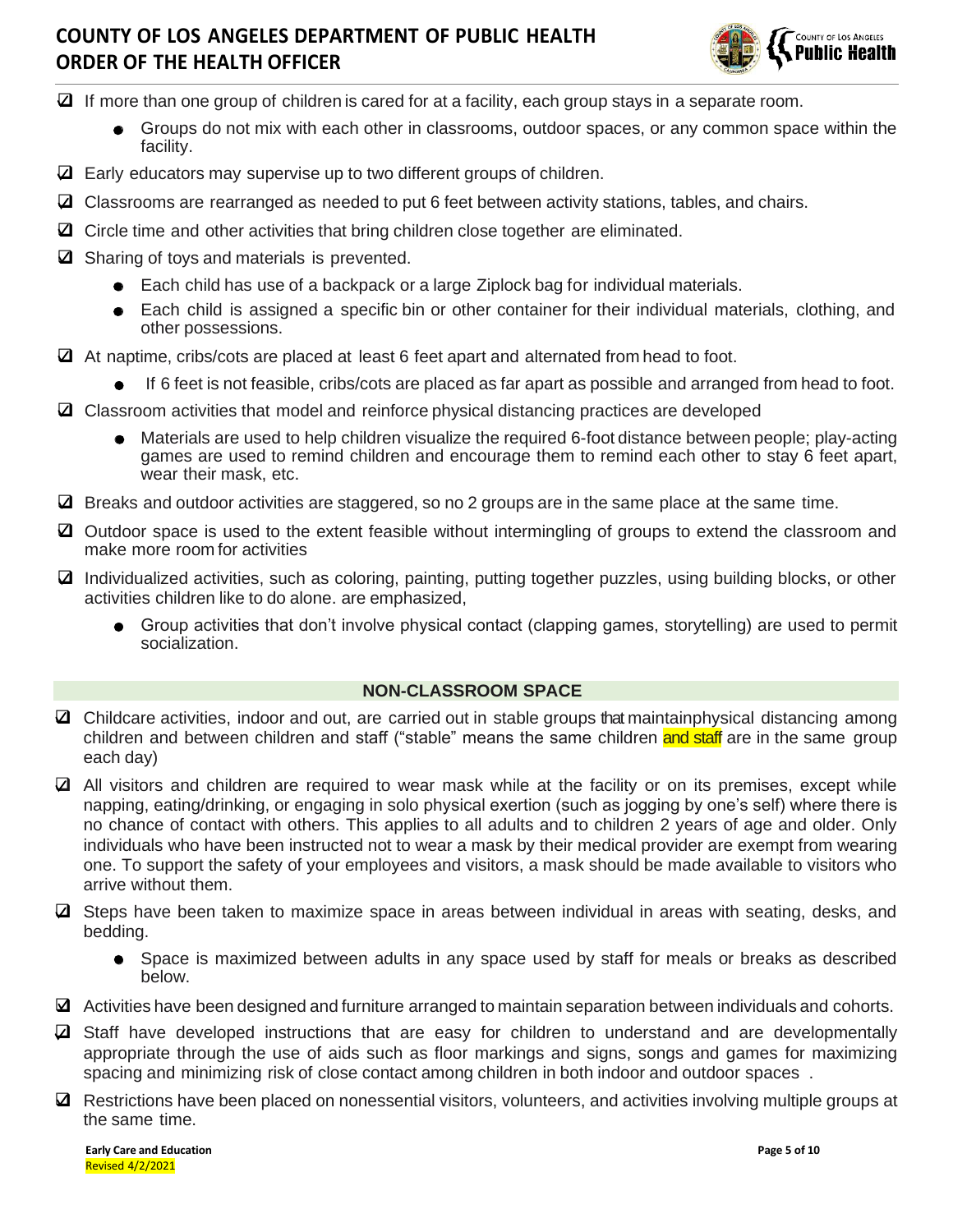

- ❑ Restrictions have been placed on communal activities where practicable. Where not practicable, use of space has been staggered, occupants have been placed at least 6 feet apart and groups are kept as small and consistent as possible. Spaces used in common are disinfected in between uses.
- ❑ Alternative spaces are used as needed to permit physical distancing at all times. Use is made, f or example, of outdoor space, dining areas and other spaces to permit physical distancing while allowing children to be active.
- ❑ Congregate movement is minimized as much as practicable. For example, arrivals and departures are arranged so that congregation of parents and children is avoided.
- ❑ As many activities involving children as possible are conducted outdoors (all fitness activities, singing and chanting must only occur outdoors).

#### **MEALS**

- ❑ Parents are encouraged to send children with their own meals to the extent feasible.
- ❑ Physical distancing is practiced when children are eating.
- ❑ Mealtimes are arranged so that each cohort of children eats apart from other cohorts. Shared use of a single, communal dining room or cafeteria is avoided. The safety of children with food allergies is ensured.
- ❑ Staff meals and breaks are arranged to permit maximum distancing while individuals have removed masks to eat.
	- Occupancy is reduced and space between individuals is maximized in any room or area used by staff for meals or breaks. This has been achieved by:
		- Posting a maximum occupancy that is consistent with a distance of at least six feet between individuals in rooms or areas used for meals or breaks
		- **EXECUTE:** Staggering break or meal times to reduce occupancy in rooms or areas use for meals and breaks
		- Placing tables six feet apart and assuring six feet between seats, removing or taping seats to reduce occupancy, placing markings on floors to assure distancing, and arranging seating in a way that minimizes face-to face contact. Use of partitions is encouraged to further prevent spread but should not be considered a substitute for reducing occupancy and maintaining physical (social) distancing.
- ❑ Disposable food service items (e.g., utensils and plates) are used. If disposable items are not feasible, all non-disposable food service items are handled with gloves and washed with dish soap and hot water or in a dishwasher. Individuals should wash their hands after removing their gloves or after directly handling used food service items.
- ❑ If food is offered at any event, pre-packaged boxes or bags are provided for each attendee instead of a buffet or family-style meal. Avoid sharing of foods and utensils.

## **C. MEASURES FOR INFECTION CONTROL**

- ❑ All staff and families are aware of enhanced sanitation practices, physical distancing guidelines and their importance, proper use, removal and washing of masks, screening practices and COVID-19 specific exclusion criteria.
	- o Staff have been specifically informed and are reminded through signage of the risk due to shared mealtimes and breaks. Staff are informed of the importance of compliance with current regulations outside of work in order to maintain safety in the workplace.
- ❑ A staff person has been designated to be responsible for responding to COVID-19 concerns. All childcare staff and families should know who this person is and how to contact them. This individual should be trained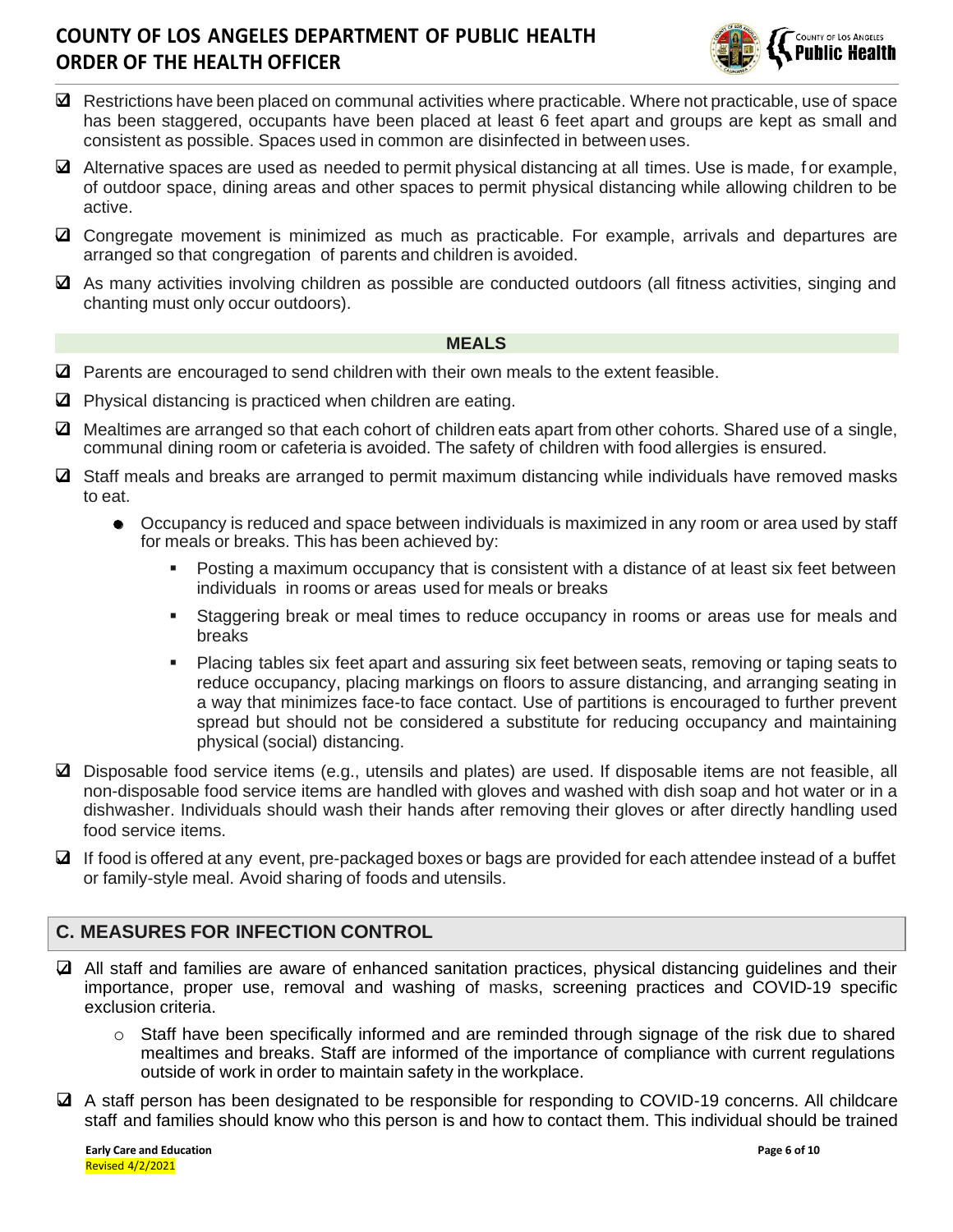

to coordinate the documentation and tracking of possible exposures, in order to notify staff and families in a prompt and responsible manner. This person is also responsible for notifying local health officials of all COVID-19 cases at the facility.

- $\mathbf{\Omega}$  Adequate supplies are available onsite to support healthy hygiene behaviors.
	- These items include soap, tissues, no-touch trashcans, and hand sanitizers with at least 70 percent ethyl alcohol for staff and those children who can safely use hand sanitizer.
- ❑ Children are taught the following personal protective measures:
	- o Washing hands regularly before and after eating; after coughing or sneezing; after being outside; and after using the restroom.
	- o Avoiding touching your eyes, nose, and mouth.
	- Covering coughs and sneezes.
	- Using a tissue to wipe your nose and cough/sneeze inside a tissue or your elbow.
- ❑ Routines have been established enabling staff and children to regularly wash their hands at staggered intervals.
- ❑ Children and staff are instructed to wash their hands for 20 seconds with soap, rubbing thoroughly after application, and using paper towels (or single use cloth towels) to dry hands thoroughly.
- ❑ Staff model and practice handwashing. For example, for younger children, bathroom time is used as an opportunity to reinforce healthy habits and monitor proper handwashing.
- ❑ Children and staff use hand sanitizer when handwashing is not practicable. Sanitizer must be rubbed into hands until completely dry. Note: frequent handwashing is more effective than the use of hand sanitizers, especially when hands are visibly dirty
	- o Children under age 9 should use hand sanitizer under adult supervision. Call Poison Control if consumed: 1-800-222-1222. Ethyl alcohol-based hand sanitizers are preferred and should be used when there is the potential of unsupervised use by children. Isopropyl hand sanitizers are more toxic and can be absorbed through the skin. Do not use any products that contain methanol
- $\Delta$  Portable handwashing stations are provided throughout the site to the extent possible to minimize movement and congregation in bathrooms.
- ❑ Use of drinking fountains is suspended; use of personal, reusable water bottles is encouraged instead.
- ❑ Frequently touched surfaces such as door handles, light switches, sink handles, bathroom surfaces, tables as well as surfaces in transportation vehicles are cleaned at least daily and more frequently throughout the day if possible.
- ❑ Use of shared playground equipment is limited in favor of physical activities that require less contact with surfaces. When shared facilities are used, they are cleaned and disinfected between uses.
- ❑ Sharing of objects and equipment, such as toys, games, and art supplies, otherwise clean and disinfect between uses.
- ❑ Use of shared toys and manipulatives is avoided.
	- o Multiple toys and manipulatives that are easy to clean and disinfect are used throughout the day
	- Or each child has an individually labeled bin with toys for their own use.
	- Toys that are difficult to clean (e.g. soft toys) are either removed from the classroom or carefully monitored for use by individual children only.
- ❑ When choosing cleaning products, those approved for use against COVID-19 on the Environmental Protection Agency (EPA)-approved list "N" are selected and product instructions are followed. These products contain ingredients which are safer for individuals with asthma.
- **Early Care and Education Page 7 of 10** Revised 4/2/2021 ❑ Disinfectants are selected that are labeled to be effective against emerging viral pathogens and label directions for appropriate dilution rates and contact times are followed. Employees are given training on the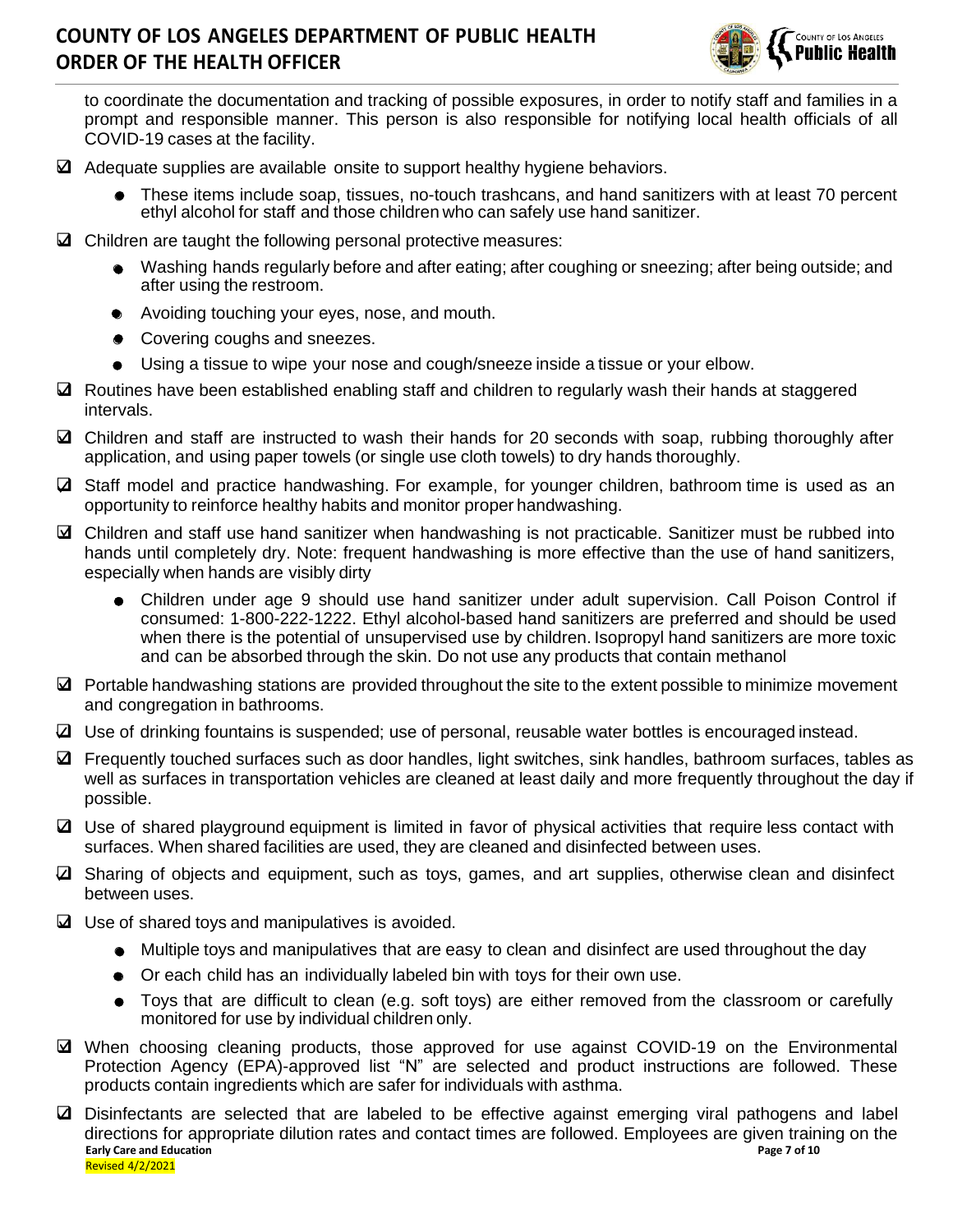

hazards of the chemicals, manufacturer's directions, and Cal/OSHA requirements for safe use [\(CAL OSHA](https://www.dir.ca.gov/dosh/Coronavirus/COVID-19-Infection-Prevention-in-Grocery-Stores.pdf?eType=EmailBlastContent&eId=77f0ecd5-92cc-447a-9968-e0a061eac2ef) Safe Use of [Disinfectants\)](https://www.dir.ca.gov/dosh/Coronavirus/COVID-19-Infection-Prevention-in-Grocery-Stores.pdf?eType=EmailBlastContent&eId=77f0ecd5-92cc-447a-9968-e0a061eac2ef).

- $\Box$  Custodians or staff with responsibility for cleaning and disinfecting the site are equipped with proper Personal Protective Equipment, including gloves, eye protection, respiratory protection, and other appropriate protective equipment as required by the product instructions. All products are kept out of children's reach and stored in a space with restricted access.
- ❑ Space that have been cleaned are aired out before children arrive and thorough cleanings are done when children are not present. Air conditioning, when used, is set to brings in fresh air. Air filters and filtration systems are checked regularly and replaced as needed to ensure optimal air quality.
- ❑ If opening windows poses a safety risk, alternate strategies are used to improve air flow such as maximizing central air filtration for HVAC systems (targeted filter rating of at least MERV 13).
- ❑ Steps are taken to ensure that all water systems and features (for example, drinking fountains, decorative fountains) are safe to use after a prolonged facility shutdown to minimize the risk of infections such as Legionnaires' disease.

## **SCREEN CHILDREN**

- $\Box$  In addition to screening staff when they arrive, all children are screened upon arrival at the facility:
	- Screening includes visual wellness checks of all children upon arrival; this could include taking children's' temperatures at the beginning of each day with a no-touch thermometer. If no-touch thermometers are not available, parent report on whether the child has felt or appeared feverish is acceptable.
	- The facility follows DPH guidance on [Decision Pathways](http://publichealth.lacounty.gov/media/Coronavirus/docs/education/ScreeningEducationSettings.pdf) for persons who screen positive for symptoms prior to entry to the educational institution or while at the educational institution. Ask all individuals about symptoms within the last 24 hours and whether anyone in their home has had a COVID-19 positive test. Symptom checks are also conducted before visitors may enter the facility. Checks must include a check-in concerning symptoms consistent with possible COVID-19 infection listed on the Decision Pathway. These checks can be done in person or through alternative methods such as on-line check in systems or through [signage](http://publichealth.lacounty.gov/media/Coronavirus/docs/business/NoticeToCustomers.pdf) posted at the entrance to the facility stating that visitors with these symptoms should not enter the premises.
- ❑ Any child, parent, caregiver, or staff showing symptoms of possible COVID-19 infection is excluded from the site. Staff and children are monitored throughout the day for signs of illness; children and staff with symptomsconsistent with possible COVID-19 are sent home or sent to the appropriate medical facility rather than their home if necessary.
- $\Box$  Staff, children, and families are educated about when they should stay home and when they can return to the childcare. Staff and children who are sick or who have recently had close contact with a person with COVID-19 are actively encouraged to stay home.
- $\Box$  Staff and families are educated about the risk of outbreaks and the importance of maintaining safe practices, including avoiding gatherings outside a single household, outside of work and travel. Children receive ageappropriate education about risks and best practices to avoid risk as well.

## **IF STAFF OR CHILDREN BECOME ILL**

- $\boxtimes$  An isolation room or area has been identified to permit immediate separation of anyone who exhibits symptoms of COVID-19.
- $\Omega$  Cloth masks or surgical masks are worn by children if they are over the age of 24 months and do not have problems putting on or removing the mask or have issues breathing with the mask on.
- ❑ Any child or staff exhibiting symptoms is cared for in the isolation room until they can be transported home or to a healthcare facility, as soon as practicable.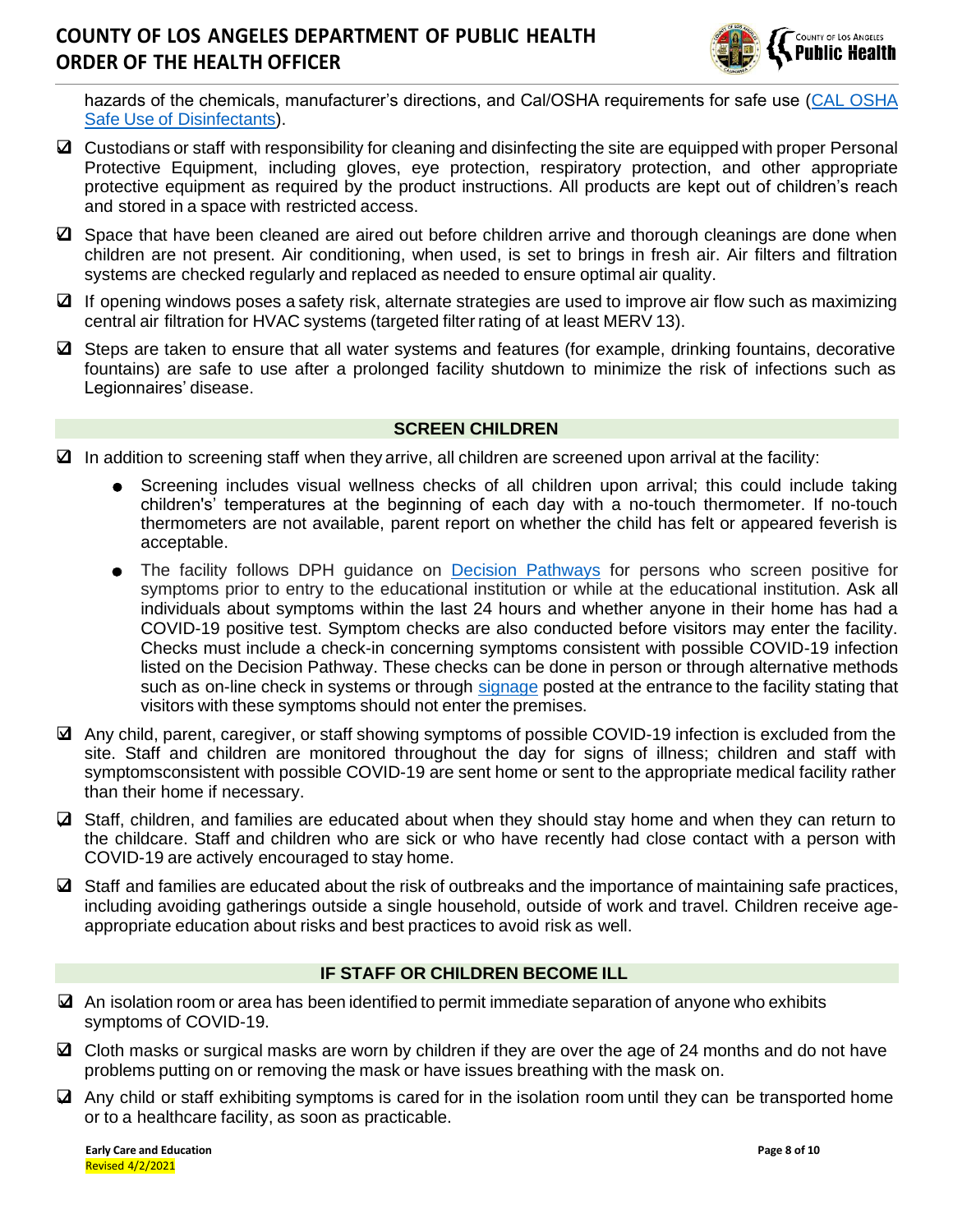

- $\Box$  Procedures for safely transporting anyone sick to their home or to a healthcare facility have been established as appropriate. Call 9-1-1 without delay if the individual develops persistent pain or pressure in the chest, confusion, or bluish lips or face.
- $\Box$  The site ensures that it has at least one, but preferably more, emergency contact numbers for each child and staff person to ensure prompt notification if an adult or child develops signs of illness
- ❑ Sick staff members and parents of sick children have been advised not to return to the site until the sick person has met criteria to return to the facility as outlined in the Decision [Pathways](http://publichealth.lacounty.gov/media/Coronavirus/docs/education/ScreeningEducationSettings.pdf) for symptomatic persons at an educational institution.
- ❑ Staff, children or parents who have had close contact with the ill individual are instructed to stay at home until they have met the criteria to return to the facility as outlined in the [Decision Pathways f](http://publichealth.lacounty.gov/media/Coronavirus/docs/education/ScreeningEducationSettings.pdf)or contacts of a potentially infected child at an educational institution.
- ❑ Upon being informed that a staff member or child tests positive for COVID-19, the facility instructs the infected person to isolate themselves at home and instructs all persons exposed to the infected person to quarantine. Exposures will be reviewed to assess which persons need quarantine including the possibility of quarantining all individuals in the same cohort or classroom as an infected person if exposures cannot be ruled out for the entire group. See public health guidance on isolation ( ph. lacounty.gov/covidisolation) and quarantine [\(ph.lacounty.gov/covidquarantine\)](http://publichealth.lacounty.gov/acd/ncorona2019/covidquarantine/) for additional details. Facilities are required to notify the local Child Care Licensing Regional Office and the Department of Public Health of all children with confirmed COVID-19 who had been at the site at any point within the 14 days prior to becoming ill.
- ❑ Secure, online reporting is the preferred method for notifying the Department of Public Health of all COVID-19 exposures at the facility and can be done on a computer or mobile device with access to the secure web application: [http://www.redcap.link/lacdph.educationsector.covidreport.](http://www.redcap.link/lacdph.educationsector.covidreport) If online reporting is not possible, reporting can be done manually by downloading and completing the [COVID-19 Case and Contact Line List](http://publichealth.lacounty.gov/acd/Diseases/EpiForms/COVID_OBlinelist_Education_Sector.xlsm) [for the Education Sector](http://publichealth.lacounty.gov/acd/Diseases/EpiForms/COVID_OBlinelist_Education_Sector.xlsm) and sending it to [ACDC-Education@ph.lacounty.gov.](mailto:ACDC-Education@ph.lacounty.gov) All case notifications should be submitted within 1 business day of being notified of the case.
- ❑ In the event that 3 or more COVID-19 cases are identified within the facility in a span of 14 days, the site should immediately report this cluster to the Department of Public Health. This can be done using the same reporting method described above.
- ❑ Areas used by any sick person are closed off and are not used before cleaning and disinfection. The site waits 24 hours before cleaning or disinfecting. If 24 hours is not feasible, wait as long as possible.
- ❑ The site ensures a safe and correct application of disinfectants using personal protective equipment and ventilation recommended for cleaning. Cleaning and disinfectant products are kept away from children.
- ❑ The site is aware that during an outbreak or a large exposure, in consultation with the local public health department, the appropriate childcare administrator may consider if closure is warranted and length of time based on the risk level within the specific community:
	- If the program is closed, staff, students, and their families may not plan alternative arrangements for gathering.

## **LIMIT SHARING**

- $\boxtimes$  Each child's belongings are separated and kept in individually labeled storage containers, cubbies, or areas. Belongings are taken home each day to be cleaned and disinfected.
- ❑ Adequate stocks of classroom supplies are kept on hand to minimize sharing of high-touch materials (art supplies, equipment, etc.) to the extent practicable. If supplies are limited materials are used by one group of children at a time and are cleaned and disinfected between uses.
- ❑ Sharing of electronic devices, clothing, toys, books, and other games or learning aids is avoided and discouraged as much as practicable.